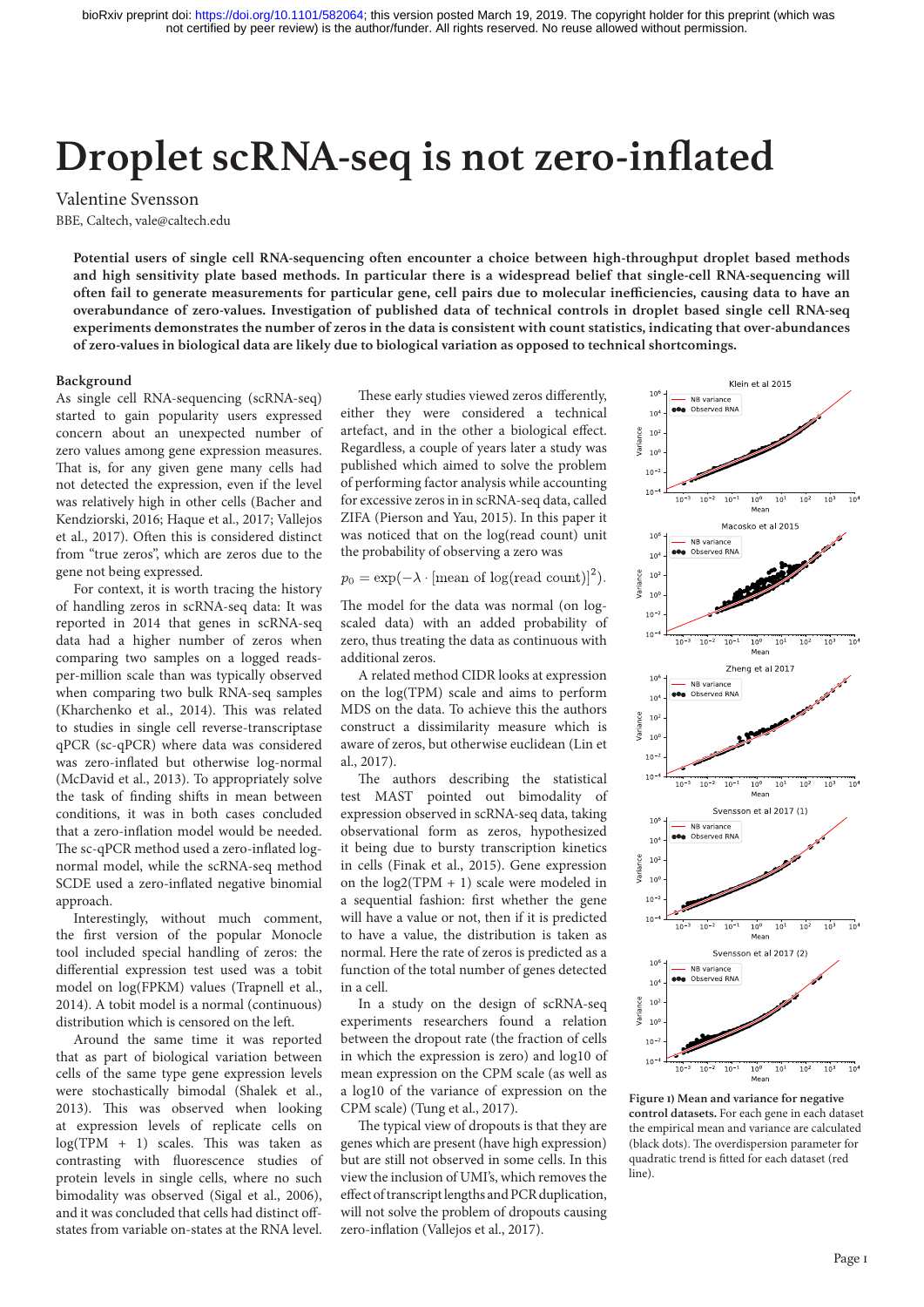Valentine Svensson

It has often been noted that the dropout rate relates to the read depth per cell, and since droplet scRNA-seq data has lower sequencing depth the assumption is that these are even more zero-inflated. This has led to two paths of further development.

On a statistics oriented branch of the scRNA-seq methods field, the zero-inflated negative binomial distribution have become popular as a way to directly model scRNA-seq data (Eraslan et al., 2018; Lopez et al., 2018; Risso et al., 2018).

On a computer science oriented branch of the scRNA-seq methods field, many methods have been designed to correct dropout zeros in data, with the aim of letting a user predict what the expression level of a gene in a cell would have been, had there been no zero-inflation or dropouts (Azizi et al., 2017; van Dijk et al., 2018; Gong et al., 2018; Huang et al., 2018; Li and Li, 2018; Tang et al., 2018; Zhu et al., 2016).

Closer investigations of data seem to counter the assumption that zero inflation is an inherent property of scRNA-seq data. In a study on how to perform accurate simulations for scRNA-seq data, the authors found negative binomial to be sufficient for UMI data, with little added benefit from a zero-inflation component (Vieth et al., 2017). Similarly, the authors of the method bayNorm found that zero-inflation was not necessary (Tang et al., 2018). One group proposed that if data is assumed to follow negative binomial noise, genes with excessive zeros might be good candidates for further analysis (Andrews and Hemberg, 2018).

To further investigate droplet-based high throughput single-cell RNA-seq platforms in terms of zero-inflation, this study makes use of negative control data, where absolutely no biological heterogeneity is expected. This will answer whether technical shortcomings in scRNA-seq methods produces an excess of zeros compared to expectations<sup>1</sup>.

#### **Results**

In droplet-based scRNA-seq methods, negative control data can be generated by adding a solution of RNA to the fluid in microfluidic systems, making the RNA content in each droplet identical. Five such datasets have been published: one used to benchmark Drop-seq (Macosko et al., 2015); one used to benchmark InDrops (Klein et al., 2015); one used to benchmark an early version of the commercial scRNA-seq platform from 10x Genomics (Zheng et al., 2017); and two used to benchmark a later version of the commercial platform from 10x Genomics (Svensson et al., 2017). The negative control data differs in the RNA solution added (Table 1). For simplicity, each RNA species regardless of source will be referred to as a "gene" in the text. All negative

control experiments aimed to make an RNA dilution that would fill each droplet with an RNA abundance similar to the content of a typical mammalian cell.

A somewhat flexible count distribution commonly used for biological count data is the negative binomial distribution. When researchers discuss zero-inflation, they refer to observation of more zeros than are expected by a particular distribution, such as the negative binomial distribution. The question is, does the negative control data contain more zeros than would be expected from a negative binomial distribution?

The negative binomial distribution has two parameters, a mean (or rate) parameter  $\mu$  and an overdispersion parameter  $\phi$ . Historically the negative binomial distribution has been used to model data where there is unknown random variation in the exposure, compared to a Poisson distribution (McCullagh and Nelder, 1989). The  $\phi$  parameter can be seen as quantifying this unobserved variation. It can also be interpreted as biological variation on top of the technical variation due to sampling (Robinson et al., 2010), but this is not applicable for these negative control experiments.

For negative binomial distributions, two relations between summary statistics are particularly relevant for the question at hand. First, given  $\mu$  and  $\phi$ , the variance follows

$$
Var = \mu + \phi \cdot \mu^2
$$

Second, given  $\mu$  and  $\phi$ , the probability of observing a count of 0 is

$$
P(0|\mu,\phi) = \left(\frac{\phi^{-1}}{\mu + \phi^{-1}}\right)^{\phi}
$$

The overdispersion parameter  $\phi$  can be assumed to be shared for an entire dataset, since it is a technical parameter when there is no biological variation. Each gene will have an independent mean  $\mu$  within a dataset. Investigating relation between empirical mean and variance for each gene within a dataset illustrates a clear quadratic relation, with the exception of the Drop-seq data (Figure 1). From this relation a per-dataset  $\phi$  parameter is fitted using least-squares.

Next the "dropout-rate" for each gene in each dataset is investigated. The dropout-rate is defined as the fraction of observed droplets (or cells) in which the gene has a zero value. This empirical measure can be compared to the expected fraction of zero-observations by calculating the probability of a count zero for the given mean and fitted overdispersion. For all genes in all datasets, except Drop-seq, the observation matches the expectation perfectly (Figure 2, Table 1).



**Figure 2) Expected and observed zeros. a)** Theoretical fractions of zeros. Increasing the value of the overdispersion parameter will produce more zeros at higher mean expression levels.

**b)** Observed dropout rates for every gene in each dataset given the mean (black dots), in relation to the expected number of zeros with a per-dataset overdispersion value and the mean of the gene's expression level (red line).

<sup>1</sup>A previous version of this analysis was published at https://web.archive.org/web/20171119115058/http://www.nxn.se/valent/2017/11/16/dropletscrna-seq-is-not-zero-inflated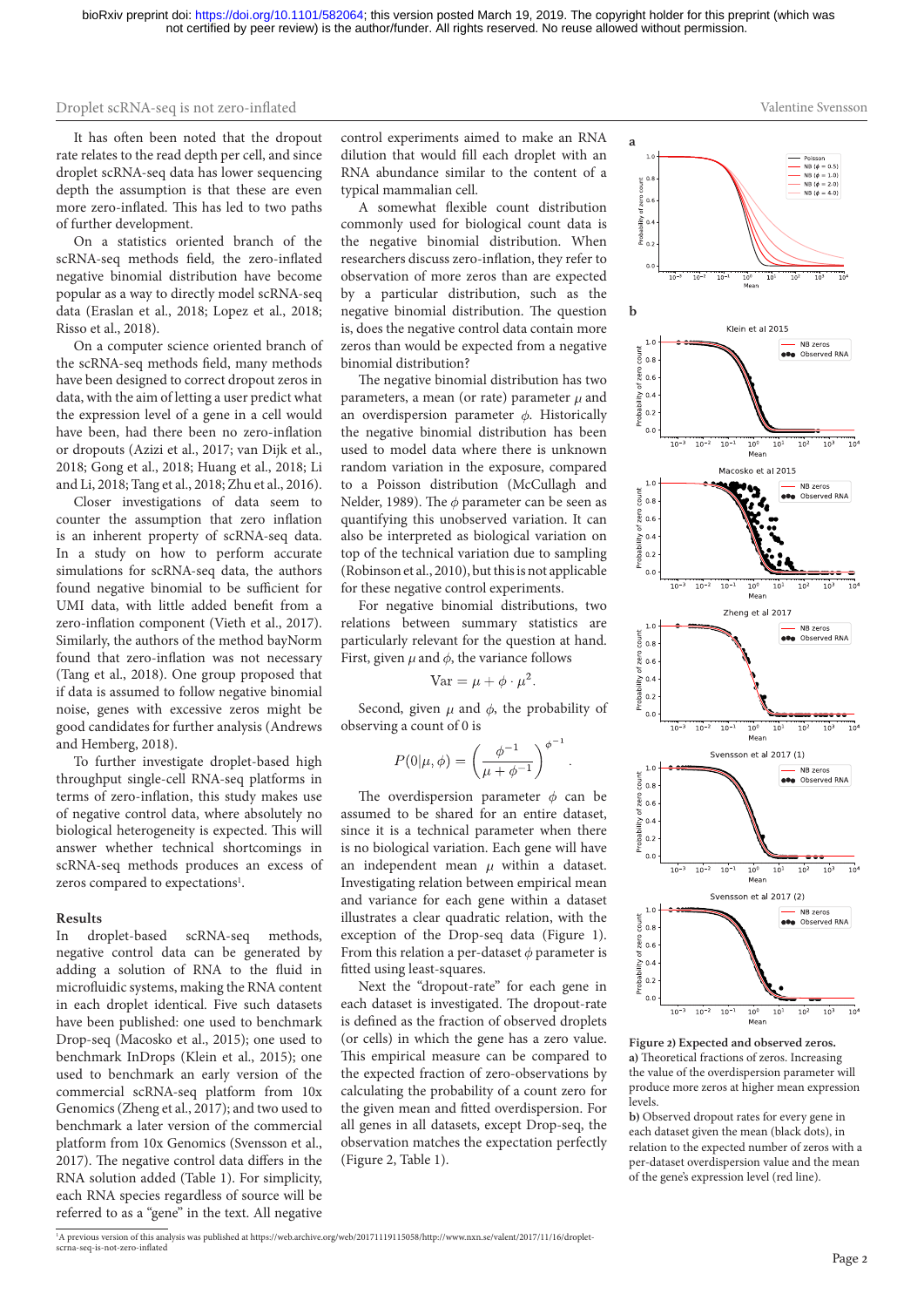#### **Discussion**

The issue of zero-inflation and dropouts in scRNA-seq data has been discussed in the literature since the earliest scRNAseq studies, and continues to be a topic of concern. While not recorded in literature, various personal interchanges indicates that it is a particular concern among researchers choosing between high-throughput droplet based methods and lower-throughput plate based methods.

Investigating negative control data for droplet based methods indicates the number of zeros observed is consistent with what is expected from count data. Additional zeros in biological data are likely due to biological variation.

Unfortunately no comparable negative control data exists for plate based methods. In a study about simulation of scRNA-seq data the investigators found droplet based data to be sufficiently modeled using negative binomial distribution, while plate based data needed zero inflation to be accurately simulated (Vieth et al., 2017). It is possible that UMI's in droplet based methods deflates outliers in PCR duplicated counts. Another possibility is uneven sampling of fragments from gene bodies in plate based methods introduce an additional layer of count noise which give rise to gene-and-cell-specific overdispersion in addition to the global overdispersion, manifesting as additional zeros.

There is no clear record in the literature where the idea of zero-inflation in droplet based data came from. The conceptual origin seem to have been the combination of the zero-inflation model in SCDE attempting to model read counts in scRNA-seq data as well as observed bimodality on the  $log(TPM + 1)$ scale in a number of papers (Kharchenko et al., 2014; Shalek et al., 2013, 2014).

The distributions used here are taken as negative binomial, with per-dataset overdispersion, rather than Poisson. It is clear from the data in these negative control data that the total number of counts observed in each droplet has a large variation within a dataset, potentially giving rise to a negative binomial distribution from an underlying Poisson noise model<sup>1</sup>. It is not immediately obvious why this is since the starting material in every droplet will have the same volume and concentration. One possibility could be that beads used to deliver oligonucleotides into droplets have variable coverage of cDNAs, giving rise to variation in RNA capture rate per droplet.

Nevertheless, statistical analysis of data where noise follows the negative binomial distribution is simpler than analysis of a zeroinflated distribution. And the number of zeros observed can be decreased by counting more molecules through global increases in capture efficiency or increased sequencing depth per droplet.

#### **Methods**

Count matrices for Drop-seq and Chromium data were generated as previously described (Svensson et al., 2017). The count matrix for the GemCode data was downloaded from the website linked to in the original publication (Zheng et al., 2017). The count matrix for the InDrops data was downloaded from GEO with accession GSE65525.

Valentine Svensson

For ease of access, a folder containing all five datasets in H5AD format (Wolf et al., 2018) has been deposited to figshare<sup>2</sup>.

The per-dataset  $\phi$  parameter was fitted using the curve fit function in the scipy. optimize package.

All analysis and figure generation functions are available in a notebook at the same figshare project as the data, as well as on Github<sup>3</sup>.

1 See<https://web.archive.org/web/20180225155427/http://www.nxn.se/valent/2018/1/30/count-depth-variation-makes-poisson-scrna-seq-data-negative-binomial> <sup>2</sup> Datasets analysed are avaiable at [https://figshare.com/projects/Zero\\_inflation\\_in\\_negative\\_control\\_data/61292](https://figshare.com/projects/Zero_inflation_in_negative_control_data/61292)

3 Code for analysis reproduction is available at <https://github.com/vals/Blog/tree/master/171116-zero-inflation>

| Dataset                   | Technique        | Input material                                | <b>Droplets</b> | Observed<br>genes | Phi  | Variance<br>correlation | <b>Expected zeros</b><br>correlation |
|---------------------------|------------------|-----------------------------------------------|-----------------|-------------------|------|-------------------------|--------------------------------------|
| Klein et al<br>2015       | InDrops          | K562 cell line RNA $+$<br>ERCC spike-ins      | 953             | 25266             | 0.04 |                         |                                      |
| Macosko et al<br>2015     | Drop-seq         | ERCC spike-ins                                | 84              | 959               | 0.12 | 0.99                    | 0.98                                 |
| Zheng et al<br>2017       | GemCode          | ERCC spike-ins                                | 1015            | 91                | 0.04 |                         | 0.99                                 |
| Svensson et al<br>2017(1) | Chromium<br>(v1) | Human control brain<br>$RNA + ERCC$ spike-ins | 2000            | 20647             | 0.09 |                         |                                      |
| Svensson et al<br>2017(2) | Chromium<br>(v1) | Human control brain<br>$RNA + ERCC$ spike-ins | 2000            | 21411             | 0.37 |                         |                                      |

#### **Table 1) Data and results**

Description of the negative control data used, the fitted overdispersion values (Phi) and the results. "Variance correlation" refers to the Spearman correlation between the observed empirical variance for each gene and the variance expected given the mean and overdispersion. "Expected zeros correlation" refers to the Spearman correlation between the observed number of zeros for a gene and the expected number of zeros given the overdispersion and mean.